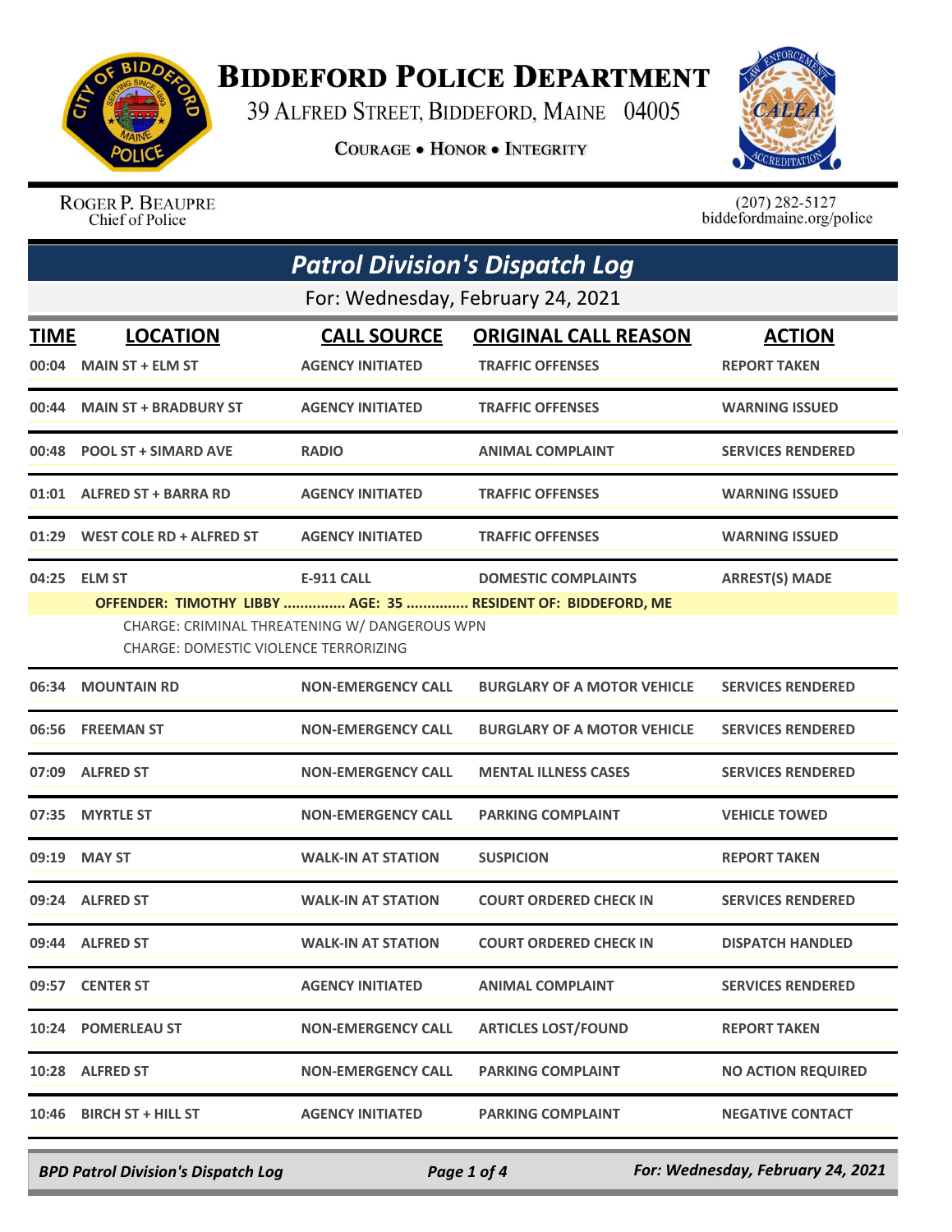| <u>TIME</u> | <b>LOCATION</b><br>11:08 MILLER AVE                                       | <b>CALL SOURCE</b><br><b>AGENCY INITIATED</b>                                        | <b>ORIGINAL CALL REASON</b><br><b>ANIMAL COMPLAINT</b>                                            | <b>ACTION</b><br><b>NEGATIVE CONTACT</b> |
|-------------|---------------------------------------------------------------------------|--------------------------------------------------------------------------------------|---------------------------------------------------------------------------------------------------|------------------------------------------|
| 11:16       | <b>MAIN ST + HILL ST</b><br><b>CHARGE: VIOLATING CONDITION OF RELEASE</b> | <b>AGENCY INITIATED</b>                                                              | <b>TRAFFIC OFFENSES</b><br>OFFENDER: DEANNA MARGARET MORAN  AGE: 20  RESIDENT OF: BIDDEFORD, ME   | <b>SUMMONS ISSUED</b>                    |
|             |                                                                           | CHARGE: OPERATE WHILE LICENSE SUSPENDED OR REVOKED, PRIOR<br><b>AGENCY INITIATED</b> | <b>TRAFFIC OFFENSES</b>                                                                           |                                          |
|             | 12:02 MAY ST                                                              |                                                                                      |                                                                                                   | <b>VSAC ISSUED</b>                       |
|             | 12:15 MAY ST + LAMOTHE AVE                                                | <b>AGENCY INITIATED</b>                                                              | <b>TRAFFIC OFFENSES</b>                                                                           | <b>WARNING ISSUED</b>                    |
|             | 12:23 MAY ST + LAMOTHE AVE                                                | <b>AGENCY INITIATED</b>                                                              | <b>TRAFFIC OFFENSES</b>                                                                           | <b>VSAC ISSUED</b>                       |
|             | 12:38 HILL ST                                                             | <b>NON-EMERGENCY CALL</b>                                                            | <b>FRAUD / SCAM</b>                                                                               | <b>REPORT TAKEN</b>                      |
|             | 12:50 ALFRED ST                                                           | <b>NON-EMERGENCY CALL</b>                                                            | <b>FRAUD / SCAM</b>                                                                               | <b>REPORT TAKEN</b>                      |
|             | 13:01 ALFRED ST<br>CHARGE: VIOLATING CONDITION OF RELEASE                 | <b>AGENCY INITIATED</b><br><b>CHARGE: THEFT BY UNAUTHORIZED TAKING OR TRANSFER</b>   | <b>OUT FOR FOLLOW UP</b><br>OFFENDER: DONALD THOMAS GOUDREAU  AGE: 41  RESIDENT OF: BIDDEFORD, ME | <b>SUMMONS ISSUED</b>                    |
| 13:24       | <b>MAIN ST</b><br><b>CHARGE: WARRANT ARREST</b>                           | <b>AGENCY INITIATED</b>                                                              | <b>WARRANT ARREST</b><br>OFFENDER: MICHAEL ORIE POMERLEAU  AGE: 41  RESIDENT OF: GORHAM, ME       | <b>ARREST(S) MADE</b>                    |
| 13:31       | <b>POOL ST</b>                                                            | <b>AGENCY INITIATED</b>                                                              | <b>TRAFFIC OFFENSES</b>                                                                           | <b>WARNING ISSUED</b>                    |
|             | 13:35 WASHINGTON ST                                                       | <b>NON-EMERGENCY CALL</b>                                                            | <b>CIVIL COMPLAINT</b>                                                                            | <b>CIVIL COMPLAINT</b>                   |
|             | 13:41 POOL ST                                                             | <b>AGENCY INITIATED</b>                                                              | <b>TRAFFIC OFFENSES</b>                                                                           | <b>VSAC ISSUED</b>                       |
|             | 13:53 JEFFERSON ST                                                        | <b>AGENCY INITIATED</b>                                                              | <b>SEX OFFENDER COMPLIANCE CHK</b>                                                                | <b>NEGATIVE CONTACT</b>                  |
| 13:55       | <b>ARROWWOOD DR</b>                                                       | <b>AGENCY INITIATED</b>                                                              | <b>SEX OFFENDER COMPLIANCE CHK</b>                                                                | <b>NEGATIVE CONTACT</b>                  |
| 13:57       | <b>POOL ST + SEVIGNY AVE</b>                                              | <b>AGENCY INITIATED</b>                                                              | <b>TRAFFIC OFFENSES</b>                                                                           | <b>WARNING ISSUED</b>                    |
|             | 14:01 ALFRED ST + MAINE TPKE                                              | <b>NON-EMERGENCY CALL</b>                                                            | <b>ASSIST OTHER AGENCY</b>                                                                        | <b>SERVICES RENDERED</b>                 |
|             | 14:05 POOL ST + SEVIGNY AVE                                               | <b>AGENCY INITIATED</b>                                                              | <b>TRAFFIC OFFENSES</b>                                                                           | <b>VSAC ISSUED</b>                       |
|             | 14:05 ELM ST                                                              | <b>AGENCY INITIATED</b>                                                              | <b>SEX OFFENDER COMPLIANCE CHK</b>                                                                | <b>NO VIOLATION</b>                      |
|             | 14:11 LESSARD AVE                                                         | <b>AGENCY INITIATED</b>                                                              | <b>SEX OFFENDER COMPLIANCE CHK</b>                                                                | <b>NO VIOLATION</b>                      |
| 14:17       | <b>GRAHAM ST</b>                                                          | <b>AGENCY INITIATED</b>                                                              | <b>SEX OFFENDER COMPLIANCE CHK</b>                                                                | <b>NEGATIVE CONTACT</b>                  |
| 14:20       | <b>MASON ST</b>                                                           | <b>AGENCY INITIATED</b>                                                              | <b>SEX OFFENDER COMPLIANCE CHK</b>                                                                | <b>NEGATIVE CONTACT</b>                  |

*BPD Patrol Division's Dispatch Log Page 2 of 4 For: Wednesday, February 24, 2021*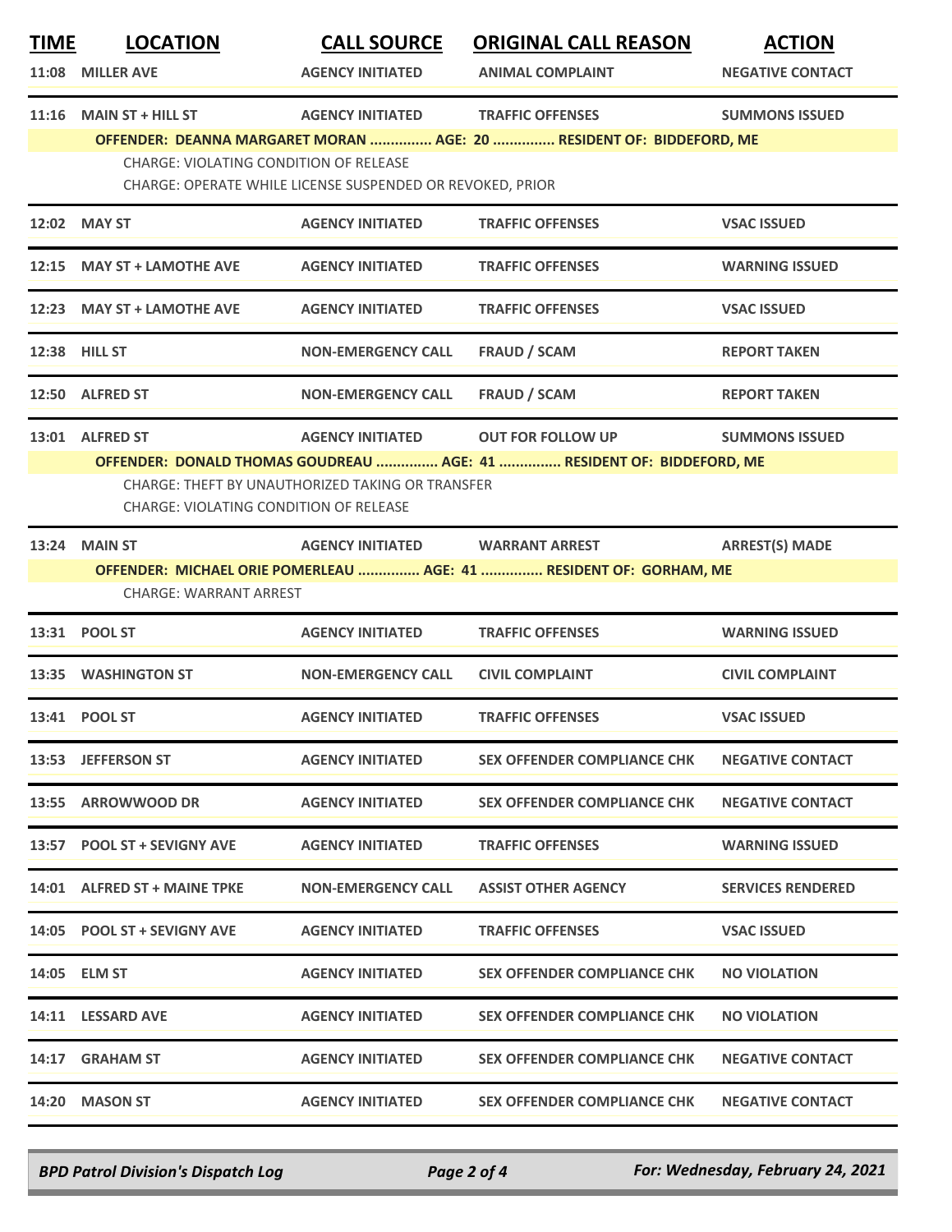| <b>TIME</b> | <b>LOCATION</b>                  | <b>CALL SOURCE</b>        | <b>ORIGINAL CALL REASON</b>                        | <b>ACTION</b>                |
|-------------|----------------------------------|---------------------------|----------------------------------------------------|------------------------------|
|             | 14:20 SCHOOL ST                  | <b>NON-EMERGENCY CALL</b> | FRAUD / SCAM                                       | <b>REFERRED OTHER AGENCY</b> |
|             | 14:22 GRAHAM ST                  | <b>AGENCY INITIATED</b>   | <b>SEX OFFENDER COMPLIANCE CHK</b>                 | <b>NO VIOLATION</b>          |
| 14:23       | <b>POOL ST</b>                   | <b>AGENCY INITIATED</b>   | <b>TRAFFIC OFFENSES</b>                            | <b>VSAC ISSUED</b>           |
|             | 14:24    FOSS ST                 | <b>NON-EMERGENCY CALL</b> | <b>SEX OFFENDER REGISTRATION</b>                   | <b>REPORT TAKEN</b>          |
| 14:30       | <b>ELM ST</b>                    | <b>AGENCY INITIATED</b>   | <b>SEX OFFENDER COMPLIANCE CHK</b>                 | <b>NO VIOLATION</b>          |
| 14:35       | <b>POOL ST + HIDDEN FARM RD</b>  | <b>AGENCY INITIATED</b>   | <b>TRAFFIC OFFENSES</b>                            | <b>WARNING ISSUED</b>        |
| 14:35       | <b>MT VERNON ST</b>              | <b>AGENCY INITIATED</b>   | <b>SEX OFFENDER COMPLIANCE CHK</b>                 | <b>NEGATIVE CONTACT</b>      |
| 14:44       | <b>MAIN ST</b>                   | <b>AGENCY INITIATED</b>   | <b>SEX OFFENDER COMPLIANCE CHK</b>                 | <b>NEGATIVE CONTACT</b>      |
| 14:46       | <b>POOL ST + MEETINGHOUSE RD</b> | <b>AGENCY INITIATED</b>   | <b>TRAFFIC OFFENSES</b>                            | <b>WARNING ISSUED</b>        |
| 14:53       | <b>MAPLE ST</b>                  | <b>AGENCY INITIATED</b>   | <b>SEX OFFENDER COMPLIANCE CHK</b>                 | <b>NEGATIVE CONTACT</b>      |
| 14:55       | <b>POOL ST</b>                   | <b>AGENCY INITIATED</b>   | <b>TRAFFIC OFFENSES</b>                            | <b>WARNING ISSUED</b>        |
| 15:00       | <b>POOL ST + DECARY RD</b>       | <b>AGENCY INITIATED</b>   | <b>TRAFFIC OFFENSES</b>                            | <b>WARNING ISSUED</b>        |
| 15:11       | <b>POOL ST + HIDDEN FARM RD</b>  | <b>AGENCY INITIATED</b>   | <b>TRAFFIC OFFENSES</b>                            | <b>WARNING ISSUED</b>        |
| 15:25       | <b>WEST ST + GRANITE ST</b>      | <b>AGENCY INITIATED</b>   | <b>TRAFFIC OFFENSES</b>                            | <b>VSAC ISSUED</b>           |
| 15:32       | <b>MOUNTAIN RD</b>               | <b>NON-EMERGENCY CALL</b> | <b>BURGLARY OF A MOTOR VEHICLE</b>                 | <b>REPORT TAKEN</b>          |
|             | 15:34 WEST ST + BERNARD AVE      | <b>AGENCY INITIATED</b>   | <b>TRAFFIC OFFENSES</b>                            | <b>WARNING ISSUED</b>        |
|             | 15:46 ELM ST                     | <b>AGENCY INITIATED</b>   | <b>TRAFFIC OFFENSES</b>                            | <b>WARNING ISSUED</b>        |
|             | 15:56 POOL ST                    | <b>NON-EMERGENCY CALL</b> | <b>CRIMINAL MISCHIEF</b>                           | <b>REPORT TAKEN</b>          |
| 16:00       | <b>GUINEA RD</b>                 | <b>NON-EMERGENCY CALL</b> | <b>THEFT</b>                                       | <b>REPORT TAKEN</b>          |
|             | <b>16:14 WENTWORTH ST</b>        | <b>NON-EMERGENCY CALL</b> | <b>ARTICLES LOST/FOUND</b>                         | <b>SERVICES RENDERED</b>     |
|             | 16:22 GREEN ST                   | <b>E-911 CALL</b>         | ATTEMPTED/THREATENED SUICIDE TRANSPORT TO HOSPITAL |                              |
|             | 16:36 POMERLEAU ST               | <b>E-911 CALL</b>         | 911 MISUSE                                         | <b>NEGATIVE CONTACT</b>      |
|             | 16:44 SACO FALLS WAY             | <b>E-911 CALL</b>         | <b>SUSPICION</b>                                   | <b>SERVICES RENDERED</b>     |
|             | 17:30 SACO FALLS WAY             | <b>NON-EMERGENCY CALL</b> | <b>BURGLARY OF A MOTOR VEHICLE</b>                 | <b>REPORT TAKEN</b>          |